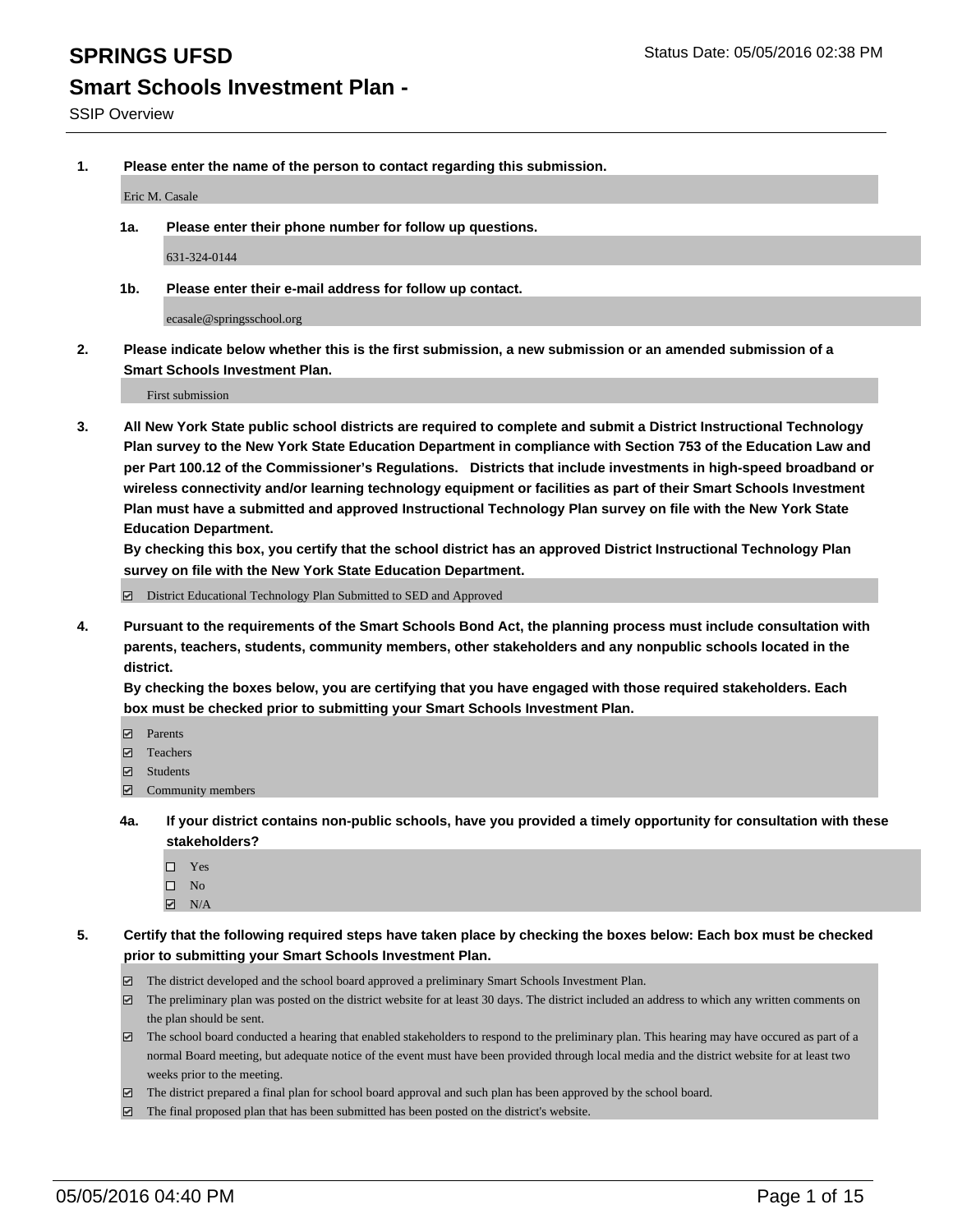## **SPRINGS UFSD** Status Date: 05/05/2016 02:38 PM **Smart Schools Investment Plan -**

SSIP Overview

**5a. Please upload the proposed Smart Schools Investment Plan (SSIP) that was posted on the district's website. Note that this should be different than your recently submitted Educational Technology Survey. The Final SSIP, as approved by the School Board, should also be posted on the website and remain there during the course of the projects contained therein.**

PRELIMINARY SMART SCHOOLS INVESTMENT PLAN FOR SPRINGS UFSD.pdf

**6. Please enter an estimate of the total number of students and staff that will benefit from this Smart Schools Investment Plan based on the cumulative projects submitted to date.**

500

**7. An LEA/School District may partner with one or more other LEA/School Districts to form a consortium to pool Smart Schools Bond Act funds for a project that meets all other Smart School Bond Act requirements. Each school district participating in the consortium will need to file an approved Smart Schools Investment Plan for the project and submit a signed Memorandum of Understanding that sets forth the details of the consortium including the roles of each respective district.**

 $\Box$  The district plans to participate in a consortium to partner with other school district(s) to implement a Smart Schools project.

**8. Please enter the name and 6-digit SED Code for each LEA/School District participating in the Consortium.**

| Partner LEA/District | <b>ISED BEDS Code</b> |
|----------------------|-----------------------|
| n/a                  | (No Response)         |

**9. Please upload a signed Memorandum of Understanding with all of the participating Consortium partners.**

(No Response)

**10. Your district's Smart Schools Bond Act Allocation is:**

\$136,874

**11. Enter the budget sub-allocations by category that you are submitting for approval at this time. If you are not budgeting SSBA funds for a category, please enter 0 (zero.) If the value entered is \$0, you will not be required to complete that survey question.**

|                                       | Sub-<br>Allocations |
|---------------------------------------|---------------------|
| <b>School Connectivity</b>            | 0                   |
| Connectivity Projects for Communities | 0                   |
| <b>Classroom Technology</b>           | 136,874             |
| Pre-Kindergarten Classrooms           | $\Omega$            |
| Replace Transportable Classrooms      | $\Omega$            |
| High-Tech Security Features           | $\Omega$            |
| Totals:                               | 136,874.00          |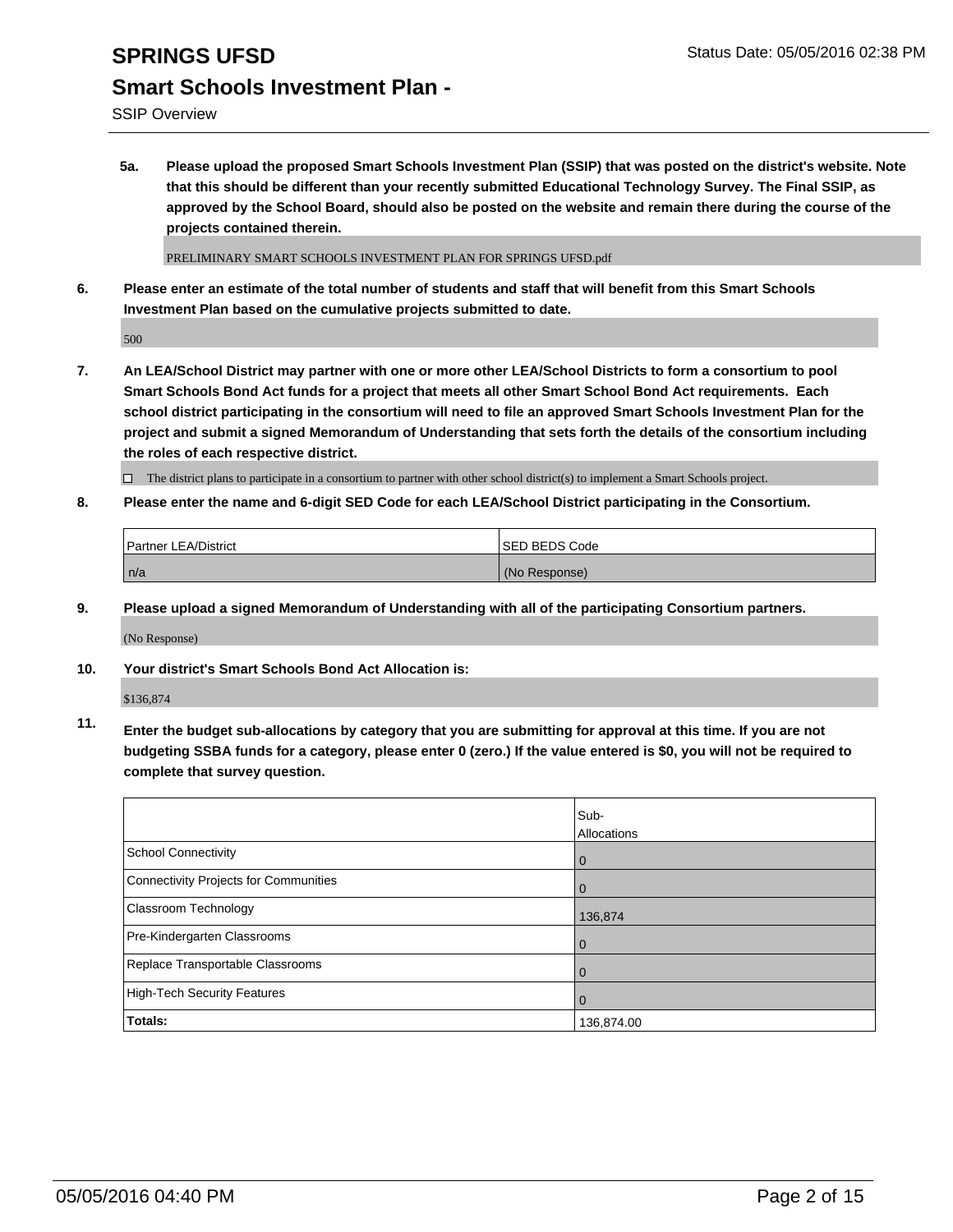### **SPRINGS UFSD** Status Date: 05/05/2016 02:38 PM **Smart Schools Investment Plan -**

School Connectivity

- **1. In order for students and faculty to receive the maximum benefit from the technology made available under the Smart Schools Bond Act, their school buildings must possess sufficient connectivity infrastructure to ensure that devices can be used during the school day. Smart Schools Investment Plans must demonstrate that:**
	- **sufficient infrastructure that meets the Federal Communications Commission's 100 Mbps per 1,000 students standard currently exists in the buildings where new devices will be deployed, or**
	- **is a planned use of a portion of Smart Schools Bond Act funds, or**
	- **is under development through another funding source.**

**Smart Schools Bond Act funds used for technology infrastructure or classroom technology investments must increase the number of school buildings that meet or exceed the minimum speed standard of 100 Mbps per 1,000 students and staff within 12 months. This standard may be met on either a contracted 24/7 firm service or a "burstable" capability. If the standard is met under the burstable criteria, it must be:**

**1. Specifically codified in a service contract with a provider, and**

**2. Guaranteed to be available to all students and devices as needed, particularly during periods of high demand, such as computer-based testing (CBT) periods.**

**Please describe how your district already meets or is planning to meet this standard within 12 months of plan submission.**

N/A

- **1a. If a district believes that it will be impossible to meet this standard within 12 months, it may apply for a waiver of this requirement, as described on the Smart Schools website. The waiver must be filed and approved by SED prior to submitting this survey.**
	- □ By checking this box, you are certifying that the school district has an approved waiver of this requirement on file with the New York State Education Department.
- **2. Connectivity Speed Calculator (Required)**

|                         | Number of<br>Students | Multiply by<br>100 Kbps | Divide by 1000 Current Speed<br>to Convert to<br>Required<br>l Speed in Mb | lin Mb | Expected<br>Speed to be<br>Attained Within Required<br>12 Months | Expected Date<br><b>When</b><br>Speed Will be<br><b>Met</b> |
|-------------------------|-----------------------|-------------------------|----------------------------------------------------------------------------|--------|------------------------------------------------------------------|-------------------------------------------------------------|
| <b>Calculated Speed</b> | 741                   | 74.100                  | 74.1                                                                       | 100    | 100                                                              | 07/01/2015                                                  |

**3. Briefly describe how you intend to use Smart Schools Bond Act funds for high-speed broadband and/or wireless connectivity projects in school buildings.**

N/A

**4. Briefly describe the linkage between the district's District Instructional Technology Plan and the proposed projects. (There should be a link between your response to this question and your response to Question 1 in Part E. Curriculum and Instruction "What are the district's plans to use digital connectivity and technology to improve teaching and learning?)**

N/A

**5. If the district wishes to have students and staff access the Internet from wireless devices within the school building, or in close proximity to it, it must first ensure that it has a robust Wi-Fi network in place that has sufficient bandwidth to meet user demand.**

**Please describe how you have quantified this demand and how you plan to meet this demand.** N/A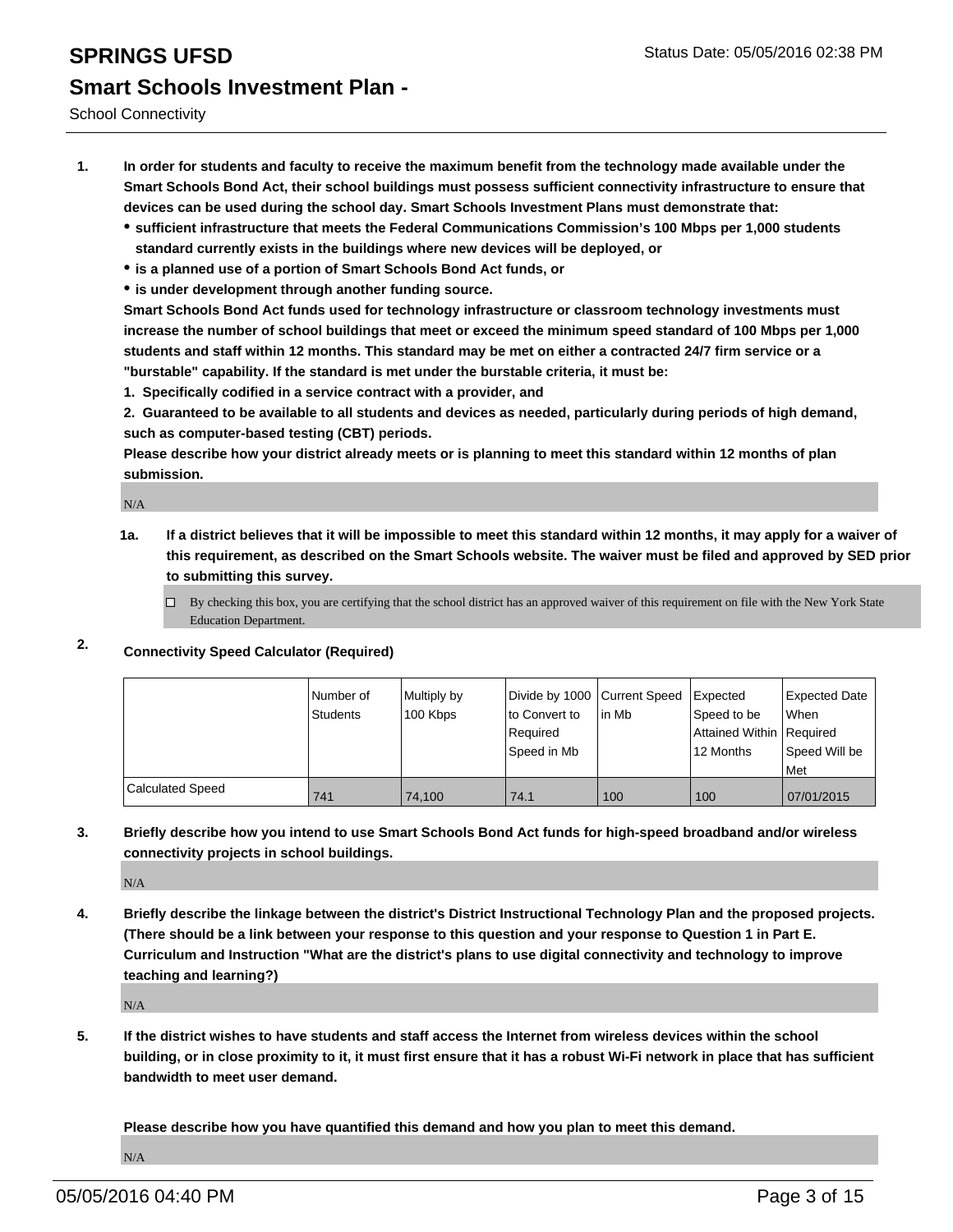School Connectivity

**6. As indicated on Page 5 of the guidance, the Office of Facilities Planning will have to conduct a preliminary review of all capital projects, including connectivity projects.**

| Proiect Number |  |
|----------------|--|
| N/A            |  |

**7. Certain high-tech security and connectivity infrastructure projects may be eligible for an expedited review process as determined by the Office of Facilities Planning.**

**Was your project deemed eligible for streamlined review?**

No

**8. Include the name and license number of the architect or engineer of record.**

| Name | License Number |
|------|----------------|
| N/A  | (No Response)  |

**9. If you are submitting an allocation for School Connectivity complete this table. Note that the calculated Total at the bottom of the table must equal the Total allocation for this category that you entered in the SSIP Overview overall budget.** 

|                                            | Sub-           |
|--------------------------------------------|----------------|
|                                            | Allocation     |
| Network/Access Costs                       | l 0            |
| Outside Plant Costs                        | l 0            |
| School Internal Connections and Components | $\overline{0}$ |
| Professional Services                      | $\mathbf 0$    |
| Testing                                    | $\mathbf 0$    |
| Other Upfront Costs                        | $\mathbf 0$    |
| <b>Other Costs</b>                         | $\mathbf 0$    |
| Totals:                                    |                |

| Select the allowable expenditure | Item to be purchased | Quantity      | Cost per Item | Total Cost    |
|----------------------------------|----------------------|---------------|---------------|---------------|
| type.                            |                      |               |               |               |
| Repeat to add another item under |                      |               |               |               |
| each type.                       |                      |               |               |               |
| (No Response)                    | (No Response)        | (No Response) | (No Response) | (No Response) |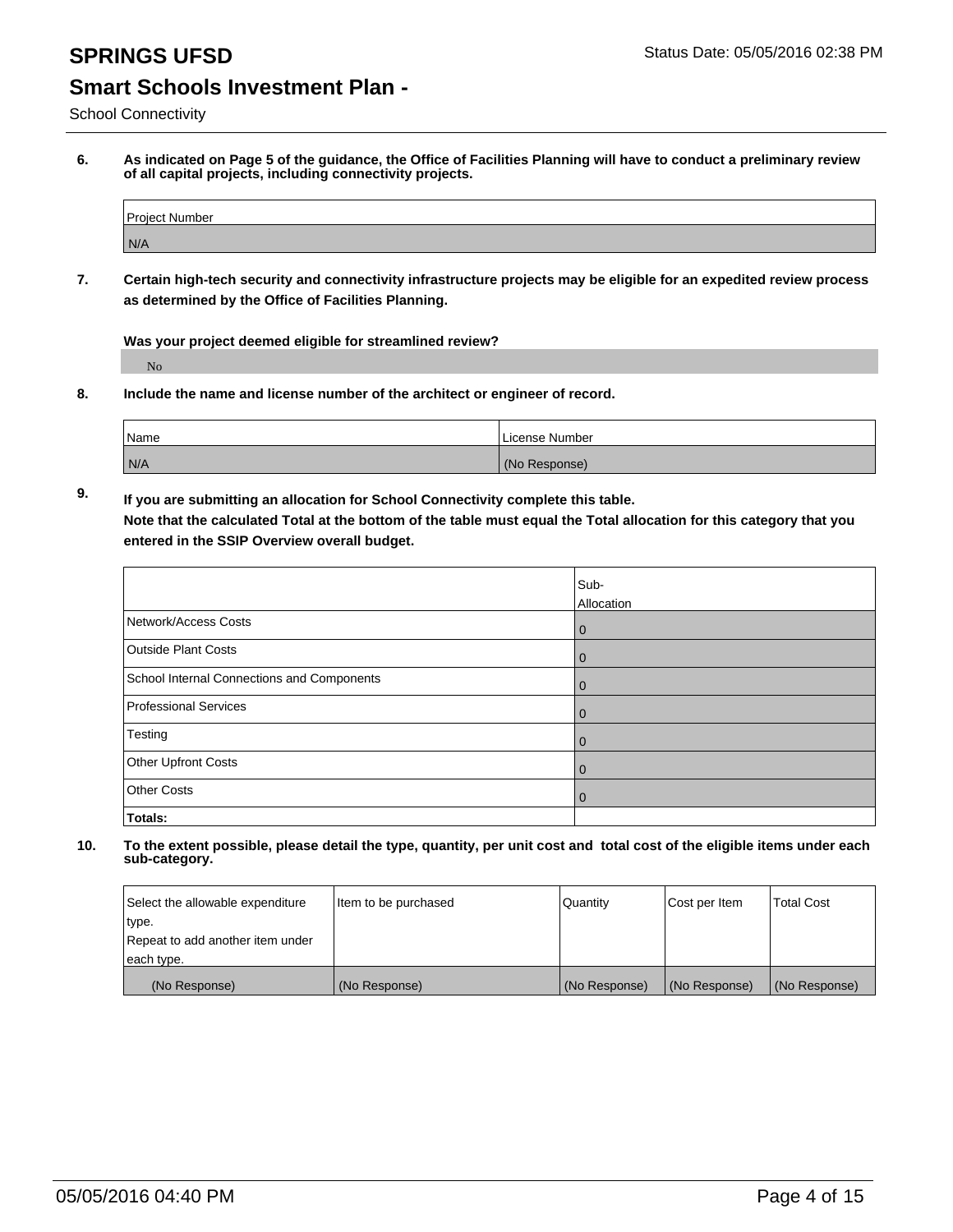Community Connectivity (Broadband and Wireless)

**1. Briefly describe how you intend to use Smart Schools Bond Act funds for high-speed broadband and/or wireless connectivity projects in the community.**

N/A

**2. Please describe how the proposed project(s) will promote student achievement and increase student and/or staff access to the Internet in a manner that enhances student learning and/or instruction outside of the school day and/or school building.**

N/A

**3. Community connectivity projects must comply with all the necessary local building codes and regulations (building and related permits are not required prior to plan submission).**

 $\Box$  I certify that we will comply with all the necessary local building codes and regulations.

**4. Please describe the physical location of the proposed investment.**

N/A

**5. Please provide the initial list of partners participating in the Community Connectivity Broadband Project, along with their Federal Tax Identification (Employer Identification) number.**

| <b>Project Partners</b> | Federal ID # |
|-------------------------|--------------|
| N/A                     | N/A          |

**6. If you are submitting an allocation for Community Connectivity, complete this table.**

**Note that the calculated Total at the bottom of the table must equal the Total allocation for this category that you entered in the SSIP Overview overall budget.**

|                              | Sub-Allocation |
|------------------------------|----------------|
| Network/Access Costs         | $\mathbf 0$    |
| Outside Plant Costs          | 0              |
| <b>Tower Costs</b>           | 0              |
| Customer Premises Equipment  | $\mathbf 0$    |
| <b>Professional Services</b> | 0              |
| Testing                      | 0              |
| Other Upfront Costs          | 0              |
| <b>Other Costs</b>           | 0              |
| Totals:                      |                |

| Select the allowable expenditure | Item to be purchased | l Quantitv    | Cost per Item | <b>Total Cost</b> |
|----------------------------------|----------------------|---------------|---------------|-------------------|
| type.                            |                      |               |               |                   |
| Repeat to add another item under |                      |               |               |                   |
| each type.                       |                      |               |               |                   |
| (No Response)                    | (No Response)        | (No Response) | (No Response) | (No Response)     |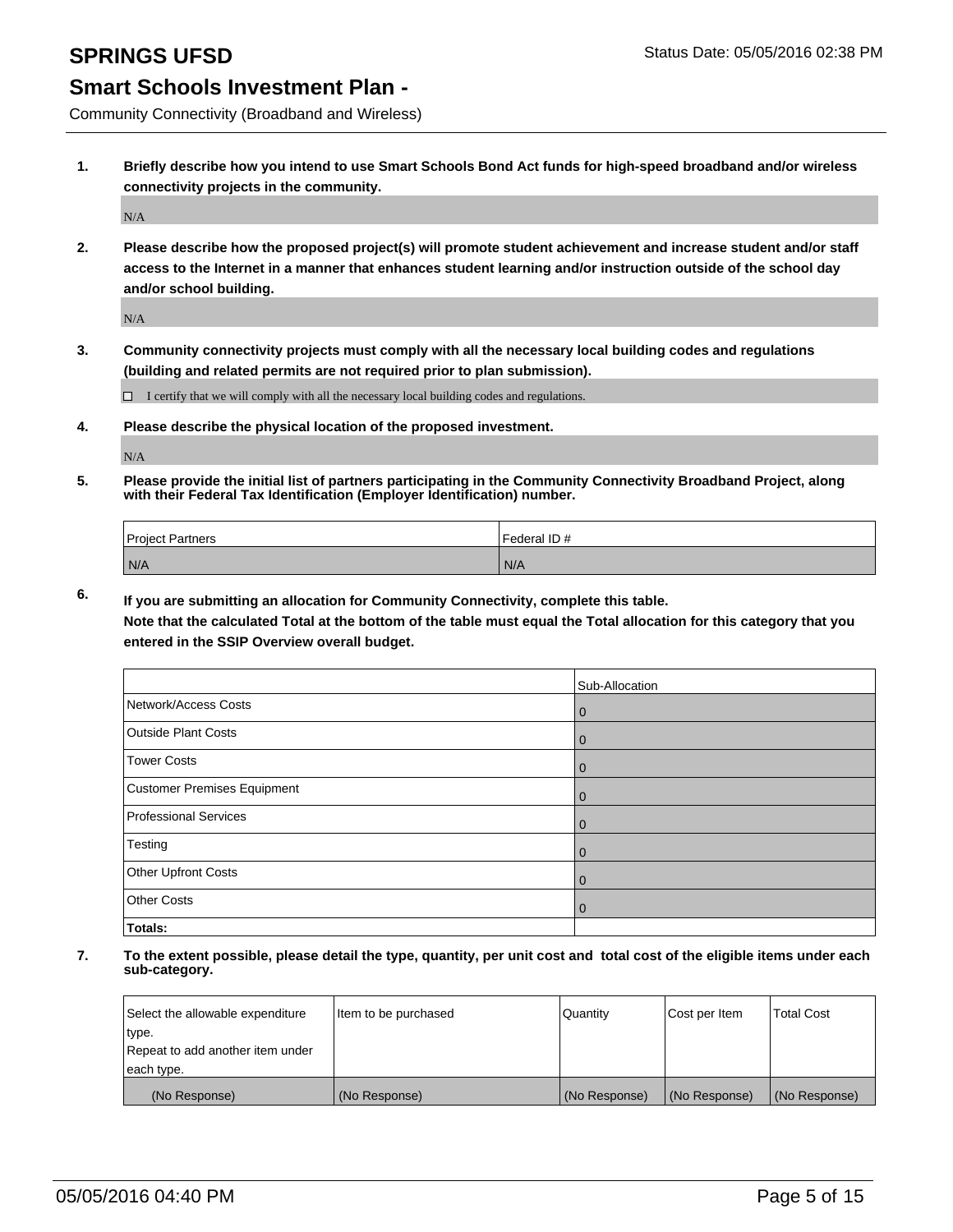### Classroom Learning Technology

**1. In order for students and faculty to receive the maximum benefit from the technology made available under the Smart Schools Bond Act, their school buildings must possess sufficient connectivity infrastructure to ensure that devices can be used during the school day. Smart Schools Investment Plans must demonstrate that sufficient infrastructure that meets the Federal Communications Commission's 100 Mbps per 1,000 students standard currently exists in the buildings where new devices will be deployed, or is a planned use of a portion of Smart Schools Bond Act funds, or is under development through another funding source.**

**Smart Schools Bond Act funds used for technology infrastructure or classroom technology investments must increase the number of school buildings that meet or exceed the minimum speed standard of 100 Mbps per 1,000 students and staff within 12 months. This standard may be met on either a contracted 24/7 firm service or a "burstable" capability. If the standard is met under the burstable criteria, it must be:**

**1. Specifically codified in a service contract with a provider, and**

**2. Guaranteed to be available to all students and devices as needed, particularly during periods of high demand, such as computer-based testing (CBT) periods.**

**Please describe how your district already meets or is planning to meet this standard within 12 months of plan submission.**

Through the District's Optimum Light path system in each building on campus, the District meets the Federal Communications Commission's 100 Mbps per 1,000 students standard.

**1a. If a district believes that it will be impossible to meet this standard within 12 months, it may apply for a waiver of this requirement, as described on the Smart Schools website. The waiver must be filed and approved by SED prior to submitting this survey.**

 $\Box$  By checking this box, you are certifying that the school district has an approved waiver of this requirement on file with the New York State Education Department.

### **2. Connectivity Speed Calculator (Required)**

|                         | INumber of<br><b>Students</b> | Multiply by<br>100 Kbps | Divide by 1000 Current Speed<br>Ito Convert to<br>Required<br> Speed in Mb | lin Mb | <b>I</b> Expected<br>Speed to be<br>Attained Within Required<br>12 Months | Expected Date<br><b>When</b><br>Speed Will be<br>l Met |
|-------------------------|-------------------------------|-------------------------|----------------------------------------------------------------------------|--------|---------------------------------------------------------------------------|--------------------------------------------------------|
| <b>Calculated Speed</b> | 741                           | 74.100                  | 74.1                                                                       | 100    | 100                                                                       | 07/01/2015                                             |

### **3. If the district wishes to have students and staff access the Internet from wireless devices within the school building, or in close proximity to it, it must first ensure that it has a robust Wi-Fi network in place that has sufficient bandwidth to meet user demand.**

**Please describe how you have quantified this demand and how you plan to meet this demand.**

Over the past three years, the District has built up its infrastructure to currently posses the sufficient connectivity infrastructure to ensure that effective use of the devices during the school day. Springs School meets the Federal Communications Commission's 100 Mbps per 1,000 students standard. The District currently meets this requirement in all three of the campus' existing buildings where new devices are and will be deployed. The District understands that achieving this speed standard is a precondition for the purchase of SMART Bonds Act devices.

**4. All New York State public school districts are required to complete and submit an Instructional Technology Plan survey to the New York State Education Department in compliance with Section 753 of the Education Law and per Part 100.12 of the Commissioner's Regulations.**

**Districts that include educational technology purchases as part of their Smart Schools Investment Plan must have a submitted and approved Instructional Technology Plan survey on file with the New York State Education Department.**

By checking this box, you are certifying that the school district has an approved Instructional Technology Plan survey on file with the New York State Education Department.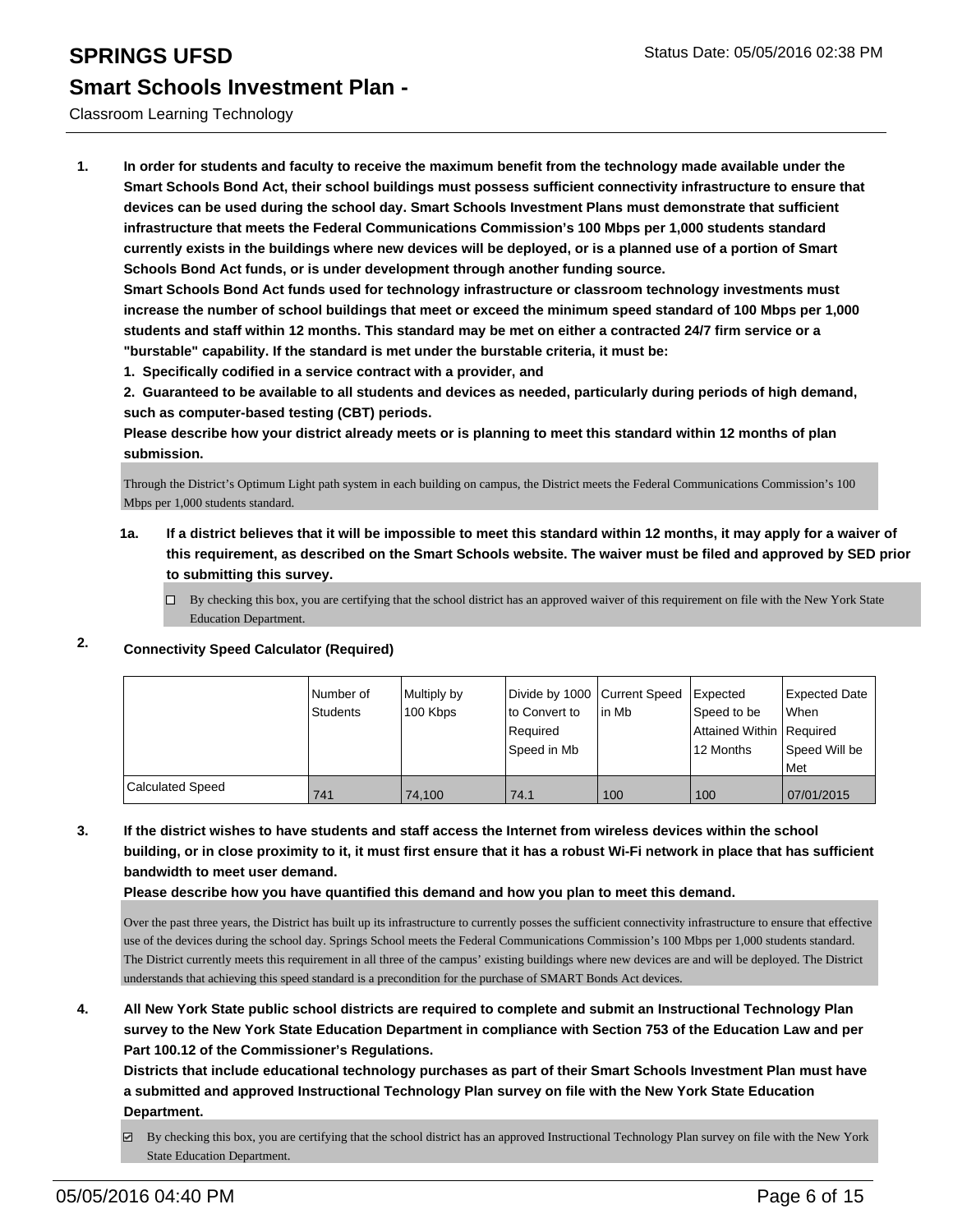# **SPRINGS UFSD** Status Date: 05/05/2016 02:38 PM

# **Smart Schools Investment Plan -**

Classroom Learning Technology

**5. Describe the devices you intend to purchase and their compatibility with existing or planned platforms or systems. Specifically address the adequacy of each facility's electrical, HVAC and other infrastructure necessary to install and support the operation of the planned technology.**

Springs School will continue to build its classroom and student one to one device program through the use of the Smart Schools Bond Act funds. These devices will continue to include assistive technology communicative devices for the District's special education students so they may participate in the general curriculum.

In 2014-15, the Springs UFSD already piloted a one to one device program using Google-based Chromebooks with much success. These were a budgeted line item as part of the school's budget for grade 4. The District plans on expanding this program in 2015-16 to include grades 4 and 5. The goal is to expand and include another grade each year, in sequential fashion, until all students in grades 4-8 will be part of the one to one program by 2018-19.

We also plan on integrating more interactive whiteboards in each classroom for the use of interactive learning. The devices (EPSON Projection Systems) chosen are already linked to a coherent instructional plan which includes Google Classroom platforms and which will continue to enhance the District's teaching and learning practices.

Finally, in order to prepare, addtional electrical outlets were installed in each classroom and anticipated classrooms to charge the stations containing the devices that now support the devices.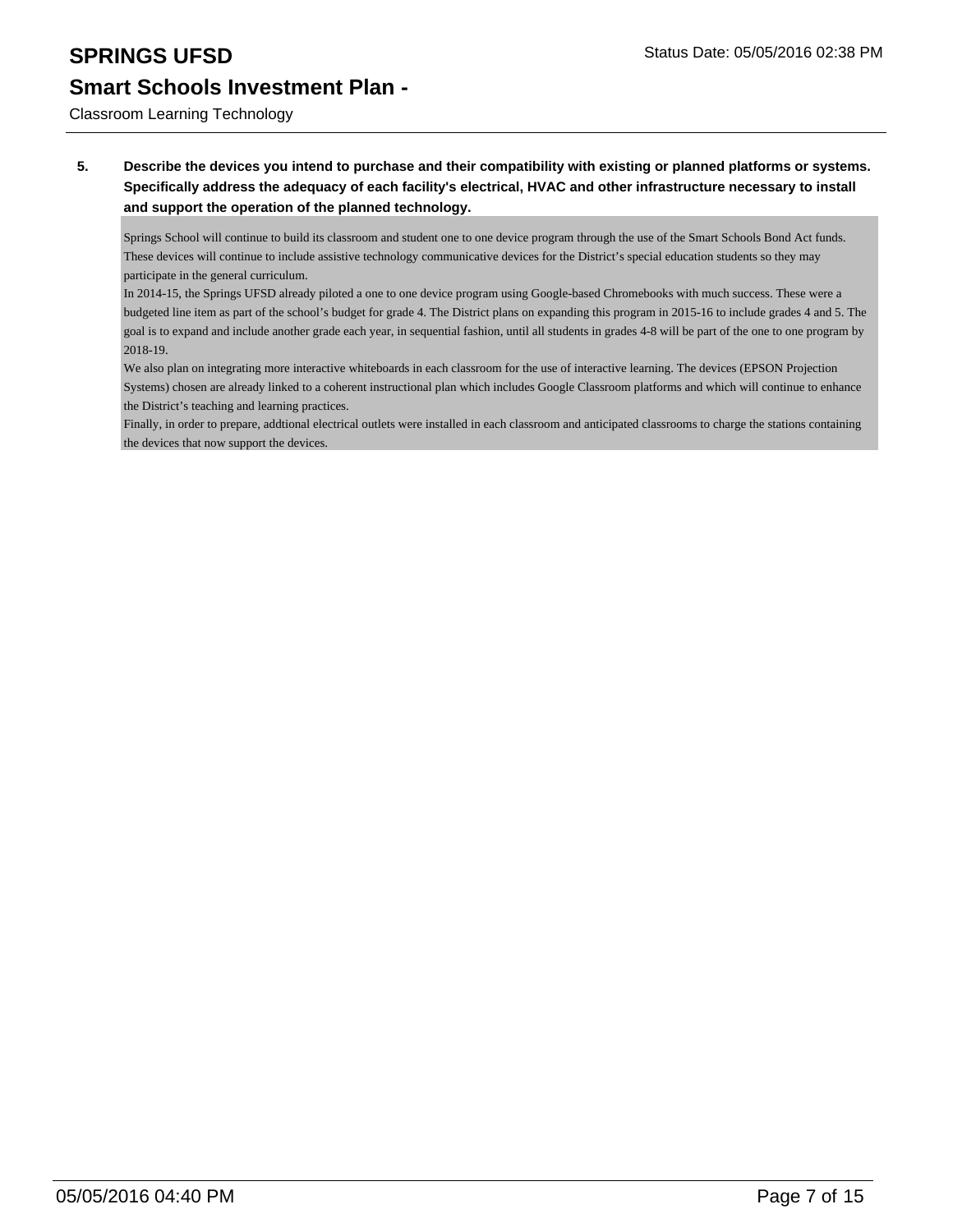- **6. Describe how the proposed technology purchases will:**
	- **> enhance differentiated instruction;**
	- **> expand student learning inside and outside the classroom;**
	- **> benefit students with disabilities and English language learners; and**
	- **> contribute to the reduction of other learning gaps that have been identified within the district.**

**The expectation is that districts will place a priority on addressing the needs of students who struggle to succeed in a rigorous curriculum. Responses in this section should specifically address this concern and align with the district's Instructional Technology Plan (in particular Question 2 of E. Curriculum and Instruction: "Does the district's instructional technology plan address the needs of students with disabilities to ensure equitable access to instruction, materials and assessments?" and Question 3 of the same section: "Does the district's instructional technology plan address the provision of assistive technology specifically for students with disabilities to ensure access to and participation in the general curriculum?"**

### **Goals of the One to One Program**

Goal 1: Through the use of the Chromebook and/or other one to one devices, students will use critical thinking skills to demonstrate their creative thinking, construct knowledge across content areas to develop products, solve problems and make informed decisions using technology. Students will:

- a) Apply existing knowledge to generate new ideas, products and processes;
- b) Identify and define authentic problems and significant questions to further inquiry;
- c) Create original works as a means of personal and/or group expression;
- d) Use research to explore complex systems and issues and use the information to guide inquiry;

e) Use research to locate, analyze, evaluate, and synthesize information and/or data from a variety of sources to identify issues, forecast possibilities and report results.

**Goal 2:** Through the use of the Chromebook and/or other one to one devices, students will use digital media to communicate and work collaboratively, include distance learning (e.g. school to home connection/ school to real world connection). The devices will enhance differentiation of instruction by supporting individual and differentiated learning so they may participate in the general curriculum. Springs will continue to create more dynamic English Language Learner (ELL) and special education programs by utilizing technology to differentiate instruction by incorporating various digital resources into curriculum content.Students will:

- a) Interact, collaborate and publish using a variety of digital resources and media;
- b) Communicate information and ideas effectively to multiple audiences using a variety of digital resources and media;
- c) Develop a global understanding of the use of technology to promote learning;
- d) Contribute to producing original works or solve problems.

Goal 3: Through the use of the Chromebook and/or other one to one devices, students will demonstrate a sound understanding of how technology works while assisting with the transition of moving the District towards a more paperless-real world application. Students will:

- a) Demonstrate personal responsibility for life-long learning to meet the expectations of the Common Core Learning Standards;
- b) Exhibit leadership for digital citizenship;
- Transfer current knowledge to learning of new technologies.

The primary goal of the District's technology initiative is the integration of meaningful technology into the entire curriculum to improve and enhance student learning for all students including English Language Learners (ELL) and special education students. These devices will continue to include assistive technology communicative devices for the District's special education students so they may participate in the general curriculum. The most effective learning environments meld traditional approaches and new approaches to facilitate learning of relevant content while addressing individual needs.

The District has seen many benefits from integrating technology into the classrooms. One of the many benefits of using technology in the classroom is the ability to differentiate instruction to meet the needs of every student in every lesson. As every student grows and develops at different rates, we understand they learn in different ways and at different speeds. Technology integration has made it possible to pace lessons appropriately for each student's learning level. The use of technology has been used by staff to promote learning especially for our English Language Learners (ELL) and special education populations.

 At Springs School, we understand that technology is most effective when integrated with curriculum content. As research conducted by the International Society for Technology in Education (ISTE) on differentiating instruction using technology in classrooms demonstrates, paired and collaborative learning in conjunction with technology enhances student performance. Differentiated instruction focuses on teaching strategies that give diverse students multiple options for taking in and processing information, making sense of ideas, and expressing learning. Technology tools can support good instruction and offer personalized learning environments in which students interact with software, conduct research, create products, and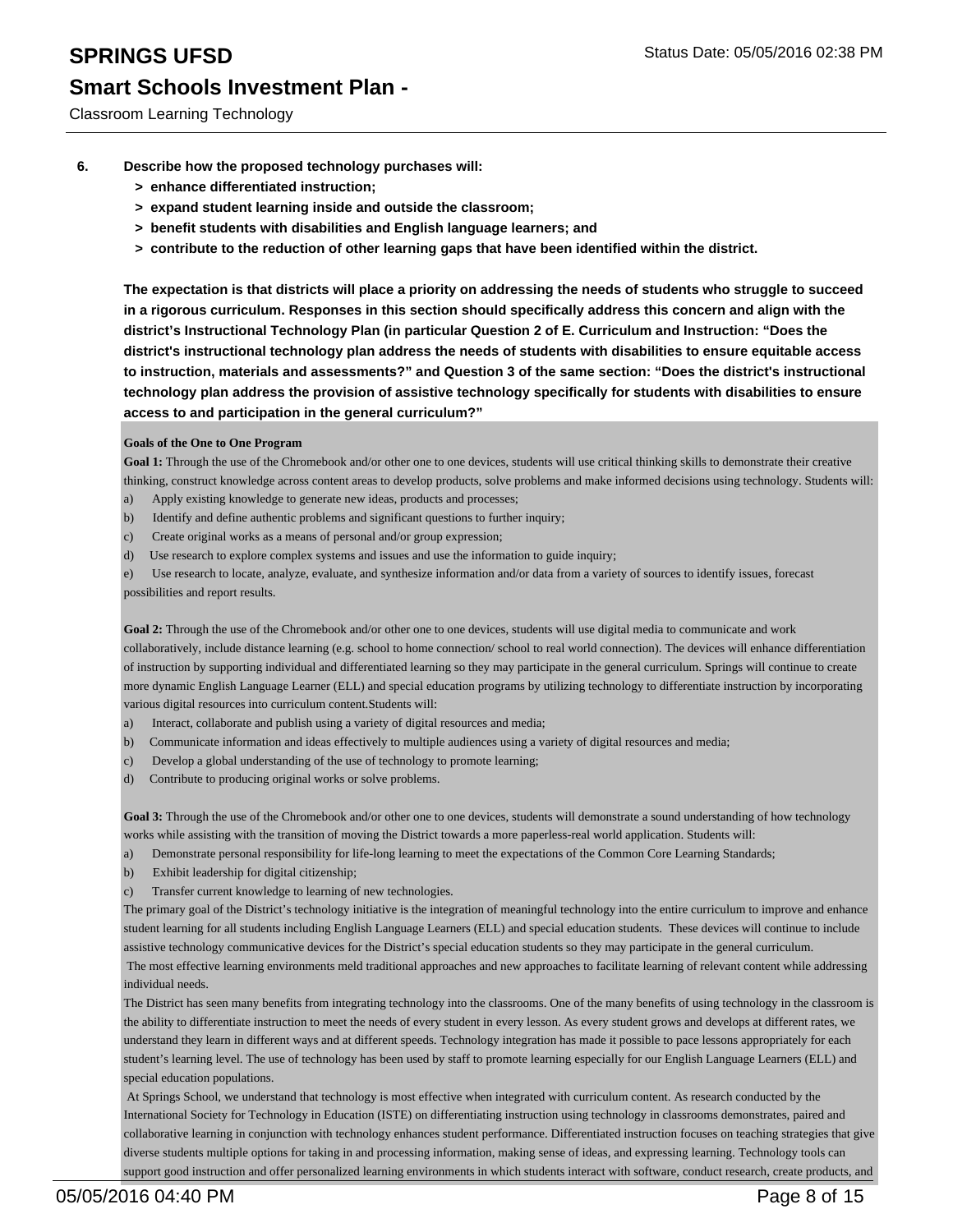Classroom Learning Technology

communicate with others outside their school. Both differentiated instruction and technology tools are important for 21st-century education.

**7. Where appropriate, briefly describe how the proposed technology purchases will enhance ongoing communication with parents and other stakeholders and help the district facilitate technology-based regional partnerships, including distance learning and other efforts.**

Through the use of the Chromebook and/or other one to one devices, students will use digital media to communicate and work collaboratively, include distance learning (e.g. school to home connection/ school to real world connection). The devices will enhance differentiation of instruction by supporting individual and differentiated learning so they may participate in the general curriculum. Springs will continue to create more dynamic English Language Learner (ELL) and special education programs by utilizing technology to differentiate instruction by incorporating various digital resources into curriculum content.Students will:

- a) Interact, collaborate and publish using a variety of digital resources and media;
- b) Communicate information and ideas effectively to multiple audiences using a variety of digital resources and media;
- c) Develop a global understanding of the use of technology to promote learning;
- d) Contribute to producing original works or solve problems.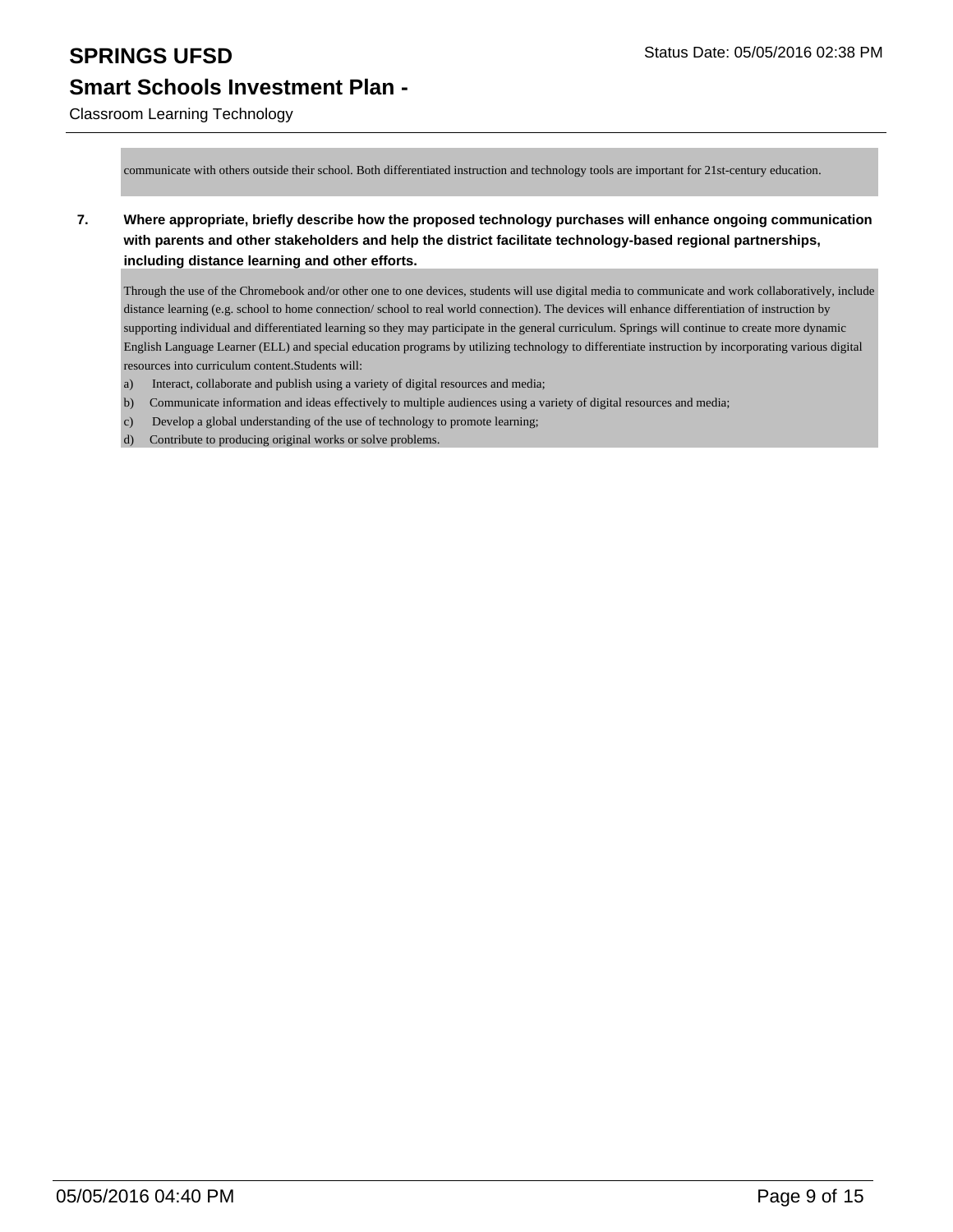# **SPRINGS UFSD** Status Date: 05/05/2016 02:38 PM **Smart Schools Investment Plan -**

Classroom Learning Technology

**8. Describe the district's plan to provide professional development to ensure that administrators, teachers and staff can employ the technology purchased to enhance instruction successfully.**

**Note: This response should be aligned and expanded upon in accordance with your district's response to Question 1 of F. Professional Development of your Instructional Technology Plan: "Please provide a summary of professional development offered to teachers and staff, for the time period covered by this plan, to support technology to enhance teaching and learning. Please include topics, audience and method of delivery within your summary."**

Springs School will continue to provide professional development to ensure administrators, teachers and staff can employ the technology purchased with funds from the Smart Schools Bond Act to enhance instruction in all classroom and/or programs. Springs School staff participates in many training opportunities already which will continue as the technology in classrooms expands. Our vision of the future is to improve student learning through the use of technology and meaningful engagement for students and staff.

Through the pilot program in grade 4, Springs School identified that Chromebooks were the device that most closely met the needs of teachers and students, the education goals of the district, and were the most cost-effective for a district on a budget. Chromebooks also promoted more "active learning" in the classroom. Our professional development will continue to focus on the integration of this type of tool.

Teachers at the K-8 level received either half day or full day trainings throughout the year as grade-level groups on the use of Chromebooks and Google Classroom features by our Library Media Specialist who is the co-administrator of the Google domain and provided immediate support. The Library-Media Specialist teacher is also Google Classroom certified. In addition, teachers in grade 4 received ongoing Google Classroom support from our IT department as well as our Library-Media Specialist. Workshops were focused on, but not limited to the following features:

- Classroom launch- designed to assist teachers create, collect and share assignments paperlessly with students and other staff members, including 1. the ability to automatically make a copy of a Google document for each student;
- 2. Export grades;
- 3. Streamline teacher controls in order to set permissions for student posts;
- 4. Create Google share groups;
- 5. Upload math textbooks and interactive workbooks so students can access from Chromebooks;
- 6. Provide ability for students to take assessments in reading and math on-line;
- 7. Provide teachers with access on how to create multiple drives;
- 8. Archive student work;
- Post feedback to student writing and provide grades.Our focus with on-going professional development is to continue to emphasize a culture of 9. building capacity within the organization by having our technology, academic departments and classroom teachers who have worked with Google and Chromebooks in a one to one program assist in leading professional development for all staff, teachers, and administrators, which is crucial for keeping up with the latest technologies and ensuring all members of the organization are accountable. We work with our IT personnel on the planning and implementation process.We understand that Smart Schools Bond funds **may not** be used for professional development.

Finally, Springs UFSD has contacted the Teacher Preparation Program at Stony Brook University, to request information on innovative uses and best practices at the intersection of technology education. Through the department, the school has learned that in conjunction with the Peconic Teacher Center at Southampton UFSD, graduate level courses and programs will continue to be offered in utilizing technology in a blended classroom. A contingent of Springs School teachers is already part of the cohort and teaching in the grades that have one to one programs.

- **9. Districts must contact the SUNY/CUNY teacher preparation program that supplies the largest number of the district's new teachers to request advice on innovative uses and best practices at the intersection of pedagogy and educational technology.**
	- $\boxtimes$  By checking this box, you certify that you have contacted the SUNY/CUNY teacher preparation program that supplies the largest number of your new teachers to request advice on these issues.
- **10. A district whose Smart Schools Investment Plan proposes the purchase of technology devices and other hardware must account for nonpublic schools in the district.**

**Are there nonpublic schools within your school district?**

□ Yes

No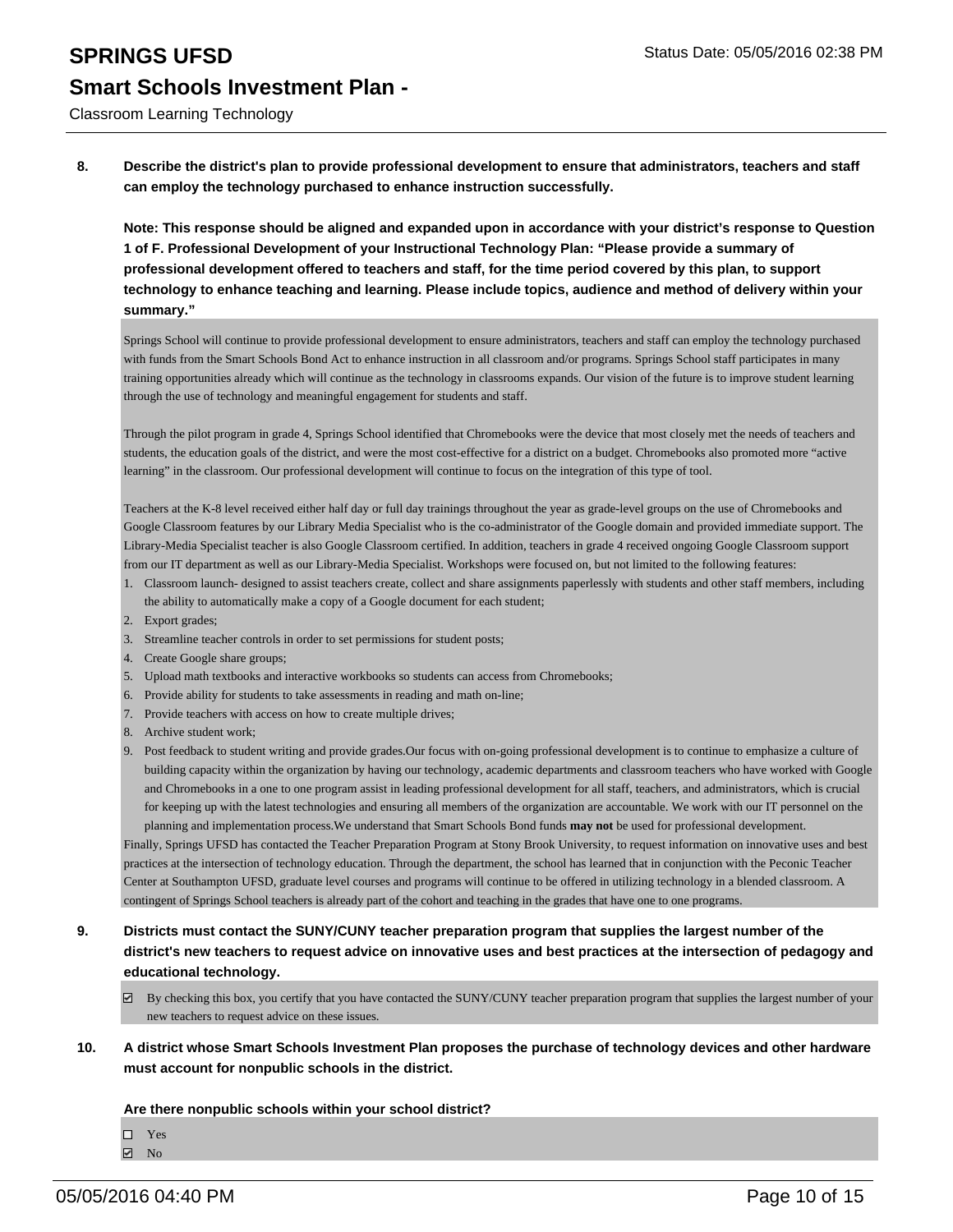Classroom Learning Technology

### **11. Nonpublic Classroom Technology Loan Calculator**

**The Smart Schools Bond Act provides that any Classroom Learning Technology purchases made using Smart Schools funds shall be lent, upon request, to nonpublic schools in the district. However, no school district shall be required to loan technology in amounts greater than the total obtained and spent on technology pursuant to the Smart Schools Bond Act and the value of such loan may not exceed the total of \$250 multiplied by the nonpublic school enrollment in the base year at the time of enactment. See:**

**http://www.p12.nysed.gov/mgtserv/smart\_schools/docs/Smart\_Schools\_Bond\_Act\_Guidance\_04.27.15\_Final.pdf.**

|                                     | 1. Classroom<br>Technology<br>Sub-allocation | 2. Public<br>Enrollment<br>$(2014 - 15)$ | 3. Nonpublic<br>l Enrollment<br>$(2014 - 15)$ | l 4. Sum of<br>Public and<br>Nonpublic<br><b>Enrollment</b> | 15. Total Per<br>Pupil Sub-<br>lallocation | 6. Total<br>Nonpublic Loan<br>Amount                                                |
|-------------------------------------|----------------------------------------------|------------------------------------------|-----------------------------------------------|-------------------------------------------------------------|--------------------------------------------|-------------------------------------------------------------------------------------|
| Calculated Nonpublic Loan<br>Amount |                                              |                                          |                                               |                                                             |                                            | (No Response) (No Response) (No Response) (No Response) (No Response) (No Response) |

**12. To ensure the sustainability of technology purchases made with Smart Schools funds, districts must demonstrate a long-term plan to maintain and replace technology purchases supported by Smart Schools Bond Act funds. This sustainability plan shall demonstrate a district's capacity to support recurring costs of use that are ineligible for Smart Schools Bond Act funding such as device maintenance, technical support, Internet and wireless fees, maintenance of hotspots, staff professional development, building maintenance and the replacement of incidental items. Further, such a sustainability plan shall include a long-term plan for the replacement of purchased devices and equipment at the end of their useful life with other funding sources.**

 $\boxtimes$  By checking this box, you certify that the district has a sustainability plan as described above.

**13. Districts must ensure that devices purchased with Smart Schools Bond funds will be distributed, prepared for use, maintained and supported appropriately. Districts must maintain detailed device inventories in accordance with generally accepted accounting principles.**

By checking this box, you certify that the district has a distribution and inventory management plan and system in place.

**14. If you are submitting an allocation for Classroom Learning Technology complete this table. Note that the calculated Total at the bottom of the table must equal the Total allocation for this category that you entered in the SSIP Overview overall budget.**

|                         | Sub-Allocation |
|-------------------------|----------------|
| Interactive Whiteboards | 20,000         |
| Computer Servers        | 0              |
| Desktop Computers       | $\Omega$       |
| Laptop Computers        | 105,874        |
| Tablet Computers        | 11,000         |
| <b>Other Costs</b>      | $\Omega$       |
| Totals:                 | 136,874.00     |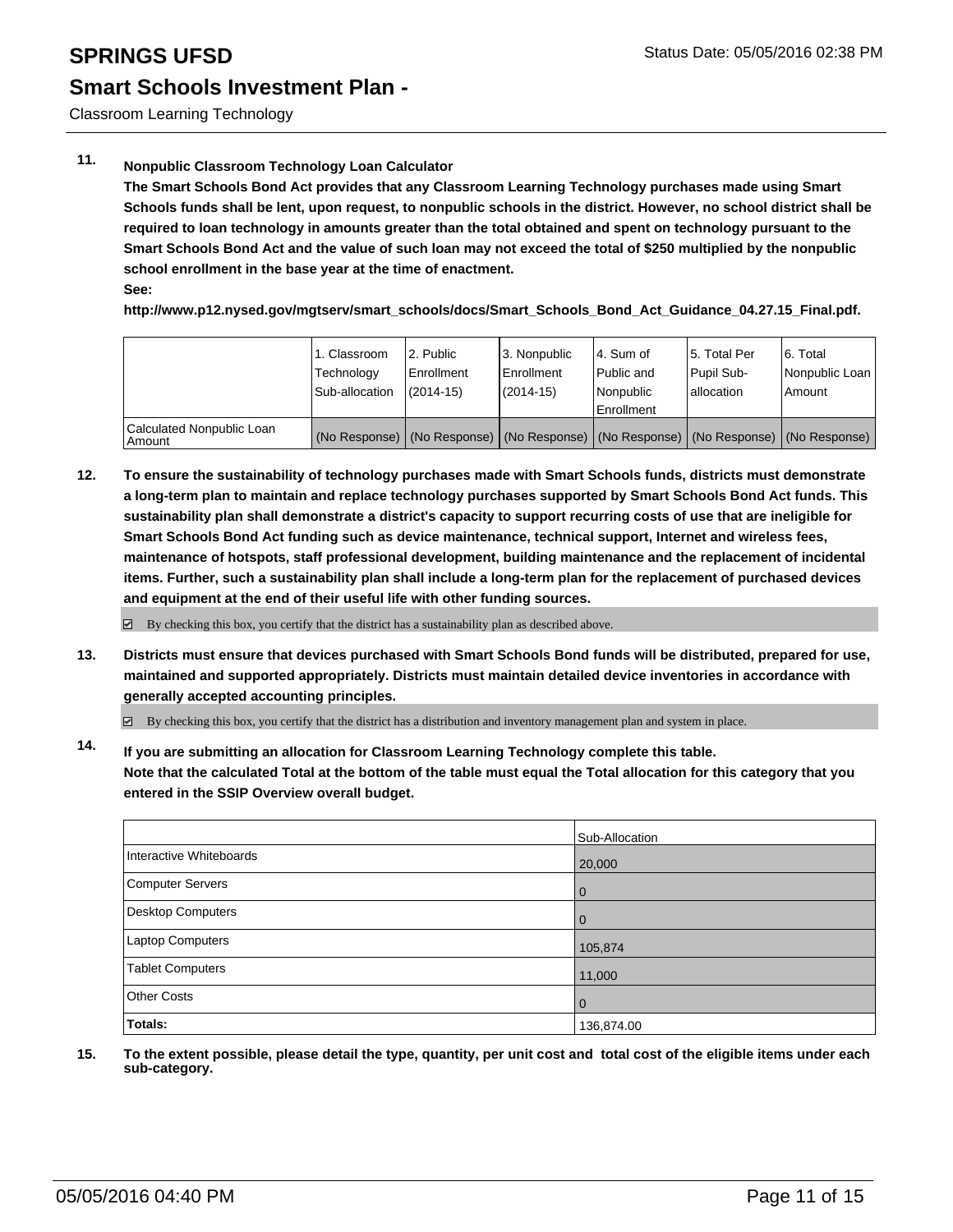Classroom Learning Technology

| Select the allowable expenditure | Iltem to be Purchased           | Quantity | Cost per Item | <b>Total Cost</b> |
|----------------------------------|---------------------------------|----------|---------------|-------------------|
| type.                            |                                 |          |               |                   |
| Repeat to add another item under |                                 |          |               |                   |
| each type.                       |                                 |          |               |                   |
| Interactive Whiteboards          | <b>EPSON Projection Systems</b> | 20       | 1,000         | 20,000            |
| <b>Laptop Computers</b>          | Google Chromebooks              | 264      | 401           | 105,872           |
| <b>Tablet Computers</b>          | iPads                           |          | 647           | 10,999            |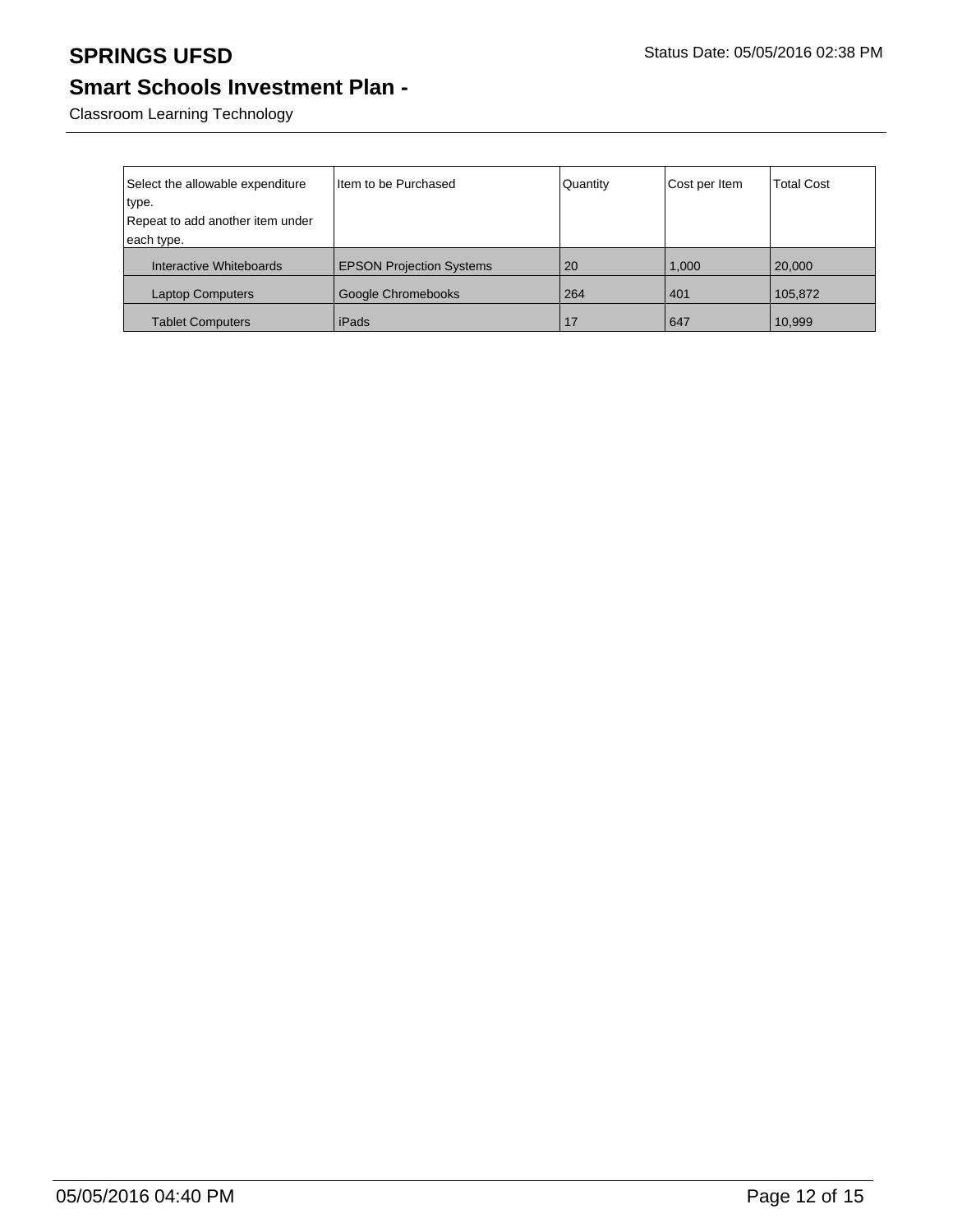Pre-Kindergarten Classrooms

**1. Provide information regarding how and where the district is currently serving pre-kindergarten students and justify the need for additional space with enrollment projections over 3 years.**

N/A

- **2. Describe the district's plan to construct, enhance or modernize education facilities to accommodate prekindergarten programs. Such plans must include:**
	- **Specific descriptions of what the district intends to do to each space;**
	- **An affirmation that pre-kindergarten classrooms will contain a minimum of 900 square feet per classroom;**
	- **The number of classrooms involved;**
	- **The approximate construction costs per classroom; and**
	- **Confirmation that the space is district-owned or has a long-term lease that exceeds the probable useful life of the improvements.**

N/A

**3. Smart Schools Bond Act funds may only be used for capital construction costs. Describe the type and amount of additional funds that will be required to support ineligible ongoing costs (e.g. instruction, supplies) associated with any additional pre-kindergarten classrooms that the district plans to add.**

N/A

**4. All plans and specifications for the erection, repair, enlargement or remodeling of school buildings in any public school district in the State must be reviewed and approved by the Commissioner. Districts that plan capital projects using their Smart Schools Bond Act funds will undergo a Preliminary Review Process by the Office of Facilities Planning.**

| Project Number |  |
|----------------|--|
| N/A            |  |

**5. If you have made an allocation for Pre-Kindergarten Classrooms, complete this table. Note that the calculated Total at the bottom of the table must equal the Total allocation for this category that you**

**entered in the SSIP Overview overall budget.**

|                                          | Sub-Allocation |
|------------------------------------------|----------------|
| Construct Pre-K Classrooms               |                |
| Enhance/Modernize Educational Facilities |                |
| Other Costs                              |                |
| Totals:                                  |                |

| Select the allowable expenditure | Item to be purchased | Quantity      | Cost per Item | <b>Total Cost</b> |
|----------------------------------|----------------------|---------------|---------------|-------------------|
| type.                            |                      |               |               |                   |
| Repeat to add another item under |                      |               |               |                   |
| each type.                       |                      |               |               |                   |
| (No Response)                    | N/A                  | (No Response) | (No Response) | (No Response)     |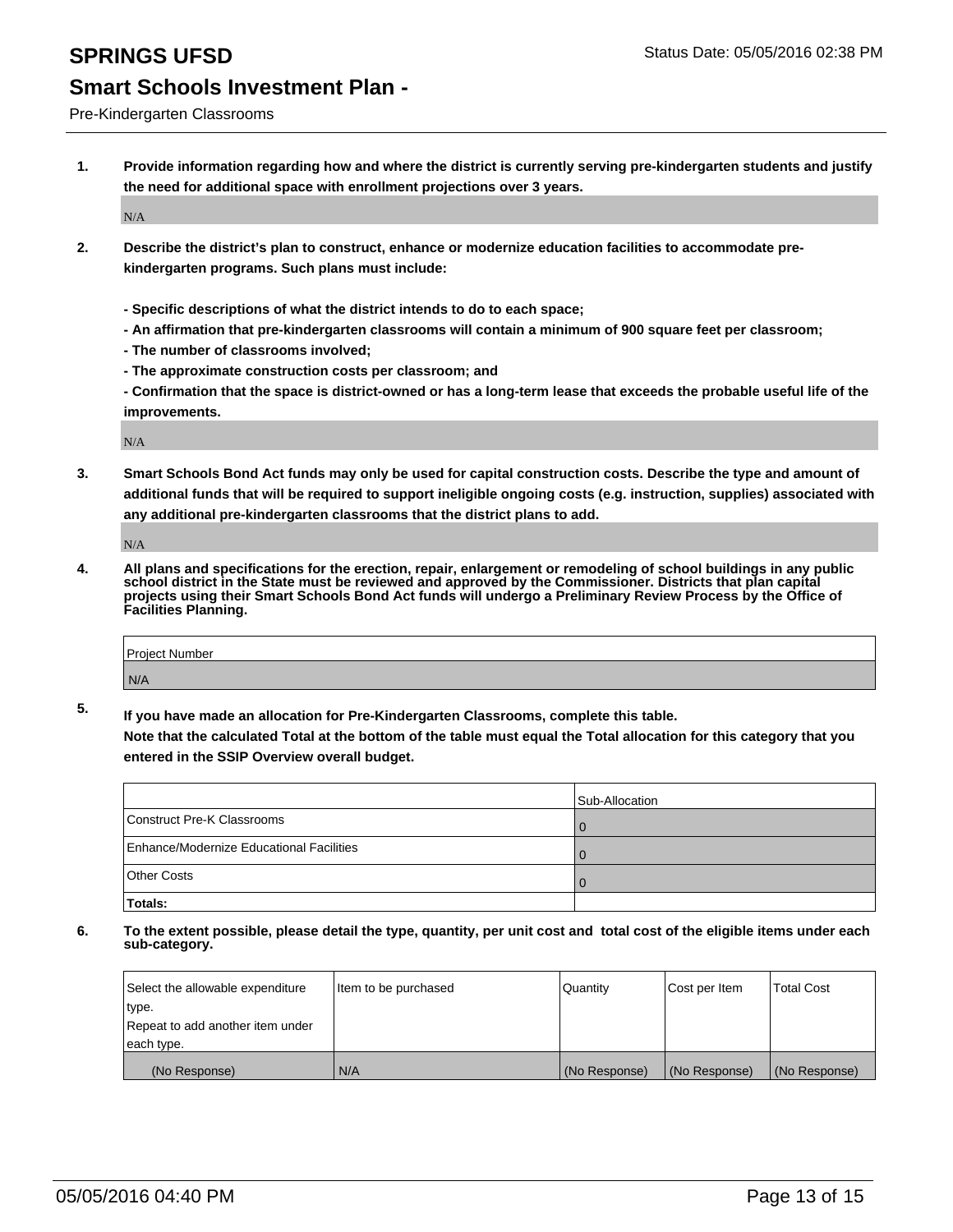Replace Transportable Classrooms

**1. Describe the district's plan to construct, enhance or modernize education facilities to provide high-quality instructional space by replacing transportable classrooms.**

N/A

**2. All plans and specifications for the erection, repair, enlargement or remodeling of school buildings in any public school district in the State must be reviewed and approved by the Commissioner. Districts that plan capital projects using their Smart Schools Bond Act funds will undergo a Preliminary Review Process by the Office of Facilities Planning.**

| Project Number |  |
|----------------|--|
| N/A            |  |

**3. For large projects that seek to blend Smart Schools Bond Act dollars with other funds, please note that Smart Schools Bond Act funds can be allocated on a pro rata basis depending on the number of new classrooms built that directly replace transportable classroom units.**

**If a district seeks to blend Smart Schools Bond Act dollars with other funds describe below what other funds are being used and what portion of the money will be Smart Schools Bond Act funds.**

N/A

**4. If you have made an allocation for Replace Transportable Classrooms, complete this table. Note that the calculated Total at the bottom of the table must equal the Total allocation for this category that you entered in the SSIP Overview overall budget.**

|                                                | Sub-Allocation |
|------------------------------------------------|----------------|
| Construct New Instructional Space              |                |
| Enhance/Modernize Existing Instructional Space |                |
| Other Costs                                    |                |
| Totals:                                        |                |

| Select the allowable expenditure | Item to be purchased | Quantity      | Cost per Item | <b>Total Cost</b> |
|----------------------------------|----------------------|---------------|---------------|-------------------|
| type.                            |                      |               |               |                   |
| Repeat to add another item under |                      |               |               |                   |
| each type.                       |                      |               |               |                   |
| (No Response)                    | N/A                  | (No Response) | (No Response) | (No Response)     |